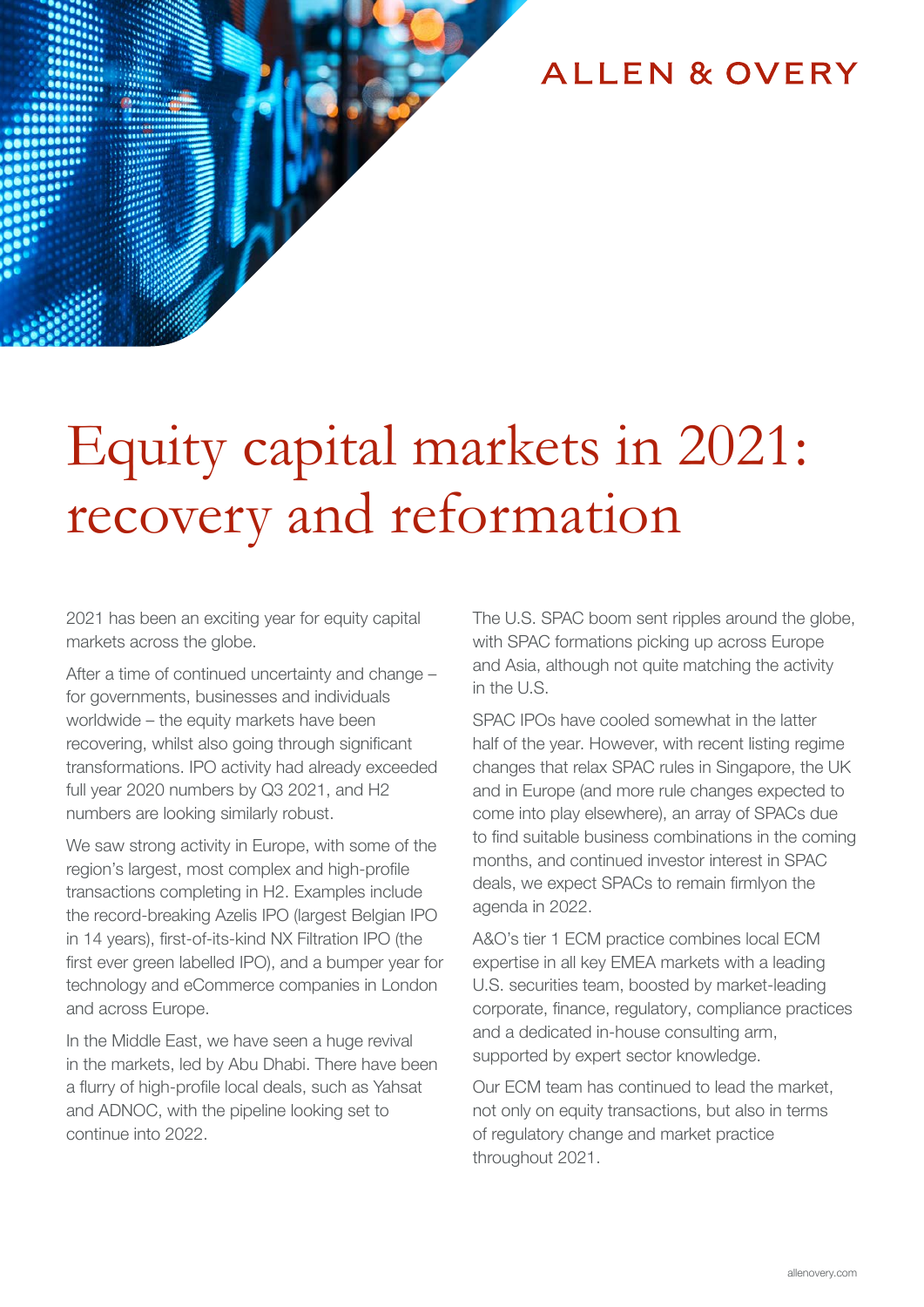#### IPOs

#### Azelis

Advising the underwriters on the IPO of Azelis, a leading innovation service provider in the specialty chemicals and food ingredients industry, on Euronext Brussels. Largest IPO in Belgium in 14 years.

#### NX Filtration

Advising NX Filtration on its EUR190m IPO on Amsterdam Euronext. This is the first dark-green labelled IPO as rated by Cicero, the leading ESG rating agency.

#### Moonpig

Advising Exponent Private Equity and its portfolio company, Moonpig, on the demerger of Moonpig from another Exponent portfolio company, Photobox Group, and the subsequent GBP1 billion IPO of Moonpig on the London Stock Exchange (LSE).

#### Yahsat

Advising Al Yah Satellite Communications Company (Yahsat) on its IPO and listing on the Abu Dhabi Securities Exchange (ADX).

#### Ebusco

Advising Ebusco, a Dutch company that develops, markets and sells electric (public transport) buses in the European market, on its EUR300 million IPO on Euronext Amsterdam. Ebusco is one of the fastest growing sustainable transport companies in Europe.

#### Onward Medical

Advising the underwriters on the IPO of Onward Medical, a medical technology company developing treatment for spinal cord injuries, on Euronext Brussels and Euronext Amsterdam.

#### **Softline**

Advising Softline, a global provider of IT solutions and services, on its IPO on the LSE and a secondary listing on the Moscow Stock Exchange.

#### Ella Media AG

Advising Ella, a Swiss media tech group, on its public offering of up to 3,351,100 participation certificates in Luxembourg, Germany, Austria and the Netherlands, with funds to be raised from the offering to be used, among others, to further develop "ella", the world's first artificial intelligence that writes fictional and non-fictional texts by itself and has the ambition of becoming the world's most successful standard software for individual and search engine-related content generation.

#### Eurowag

Advising W.A.G payment solutions plc (Eurowag), a pan-European integrated payments & mobility platform focused on the commercial road transportation industry, on its IPO on the LSE.

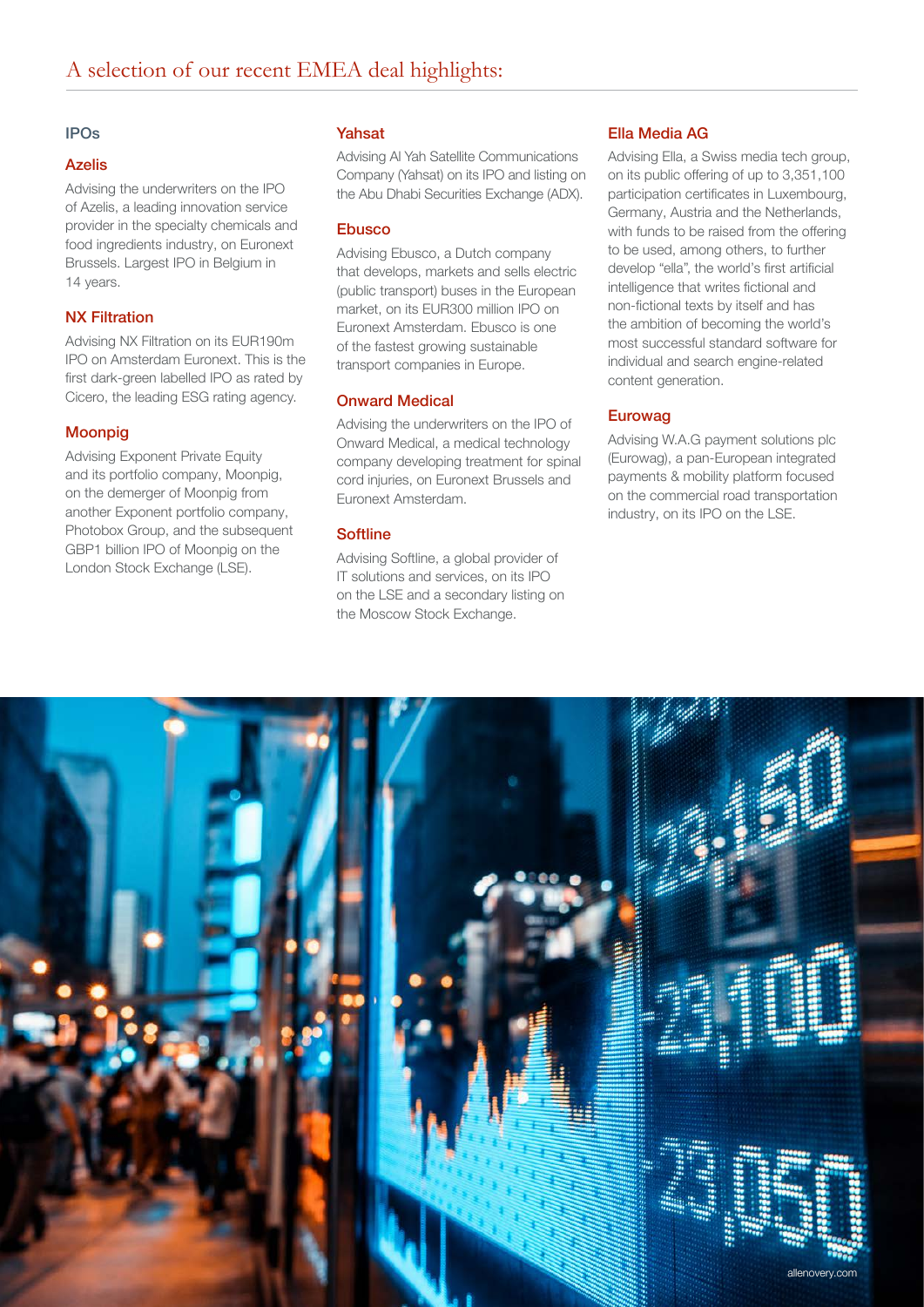

#### **SPACs**

#### The first SPAC IPOs and business combination in the Netherlands

Advising Dutch Star Companies I and II on SPAC IPOs on Euronext Amsterdam, in 2018 and 2020 respectively. We also advised DSCI on its business combination with CM.com and the listing of the combined business on Euronext Amsterdam. These transactions were the first SPAC IPO and de-SPAC in the Netherlands and set the precedent for the SPAC deals that have taken place this past year.

#### Babylon

Advising Babylon on its USD4.2bn merger with SPAC Alkuri Global.

#### RPC Tyche

Advising RPC LLP, Marriott Sinclair LLP and RPC Tyche LLP on the disposal of the entire business and assets of RPC Tyche to QOMPLX, Inc., a cloud-native leader in risk analytics and funded by way of a U.S. SPAC.

#### Climate Transition Capital Acquisition 1 (CTCA1)

Advising CTCA1 on their successful SPAC IPO on Amsterdam Euronext. CTCA1 raised at least EUR190m from investors, which will be used in their search for a leading business that will accelerate the climate transition operating or headquartered in Europe with an equity valuation above EUR1bn.

#### European FinTech IPO Company 1 (EFIC1)

Advising EFIC1 on its SPAC IPO on Euronext Amsterdam.

#### ESG Core Investments

Advising ESG Core Investments on its SPAC IPO on Euronext Amsterdam.

#### SPEAR Investments

SPEAR Investments I and its sponsors, AZ Capital and STJ Advisors, on its EUR175m SPAC IPO on Euronext Amsterdam.

#### Disruptive Capital Acquisition Company (DCAC)

Advising the underwriters of DCAC's SPAC IPO on Euronext Amsterdam.

#### Crystal Peak Acquisition

Advising the cornerstone investor on the Crystal Peak Acquisition SPAC IPO on Euronext Amsterdam.

#### Equity raising

#### TP ICAP

Advising TP ICAP on the acquisition of Liquidnet, a leading global electronic network, for a consideration of between USD575m and USD700m and related USD420m rights issue.

#### TUI AG (TUI)

Advising TUI, the leading global tourism group, which is premium-listed on the LSE and in Germany, with respect to its financing package of EUR1.8bn, including a capital increase with subscription rights of approximately EUR500m, and subsequently on the capital increase of EUR1.1bn to strengthen the balance sheet.

#### Network International

Advising Network International, a leading payments processor in the Middle East, on its GBP205m equity raise in connection with its acquisition of DPO Group.

#### **Euronext**

Advising Euronext on its EUR2.4bn equity offering, consisting of a rights offer and a private placement, to finance the acquisition of Borsa Italiana from the London Stock Exchange Group.

#### easyJet

Advising the underwriters on easyJet's GBP1.2bn rights issue.

#### Abu Dhabi National Oil Company (ADNOC)

Advising the bank syndicate on ADNOC's successful raise of USD1.64bn through innovative share sale and exchangeable bond structure. The first deal of its kind in the GCC.

#### Public Power Corporation, S.A.

Advising the Greek national electricity company, on its EUR1.35bn share capital increase (underwriters' counsel).

#### Neoen

Advising the underwriters on the rights issue by Neoen, the French producer of renewable energy.

#### **Moonpig**

Advising Exponent and a group of Moonpig Group plc shareholders on the sale of 30.3 million shares to institutional investors via a block trade.

#### Česká zbrojovka Group SE (CZG)

Advising WOOD & Company Financial Services (acting as sole global coordinator) on approximately CZK366m block trade disposal of shares in CZG by certain shareholders, who acquired shares in the Company in connection with its acquisition of Colt Holding Company LLC.